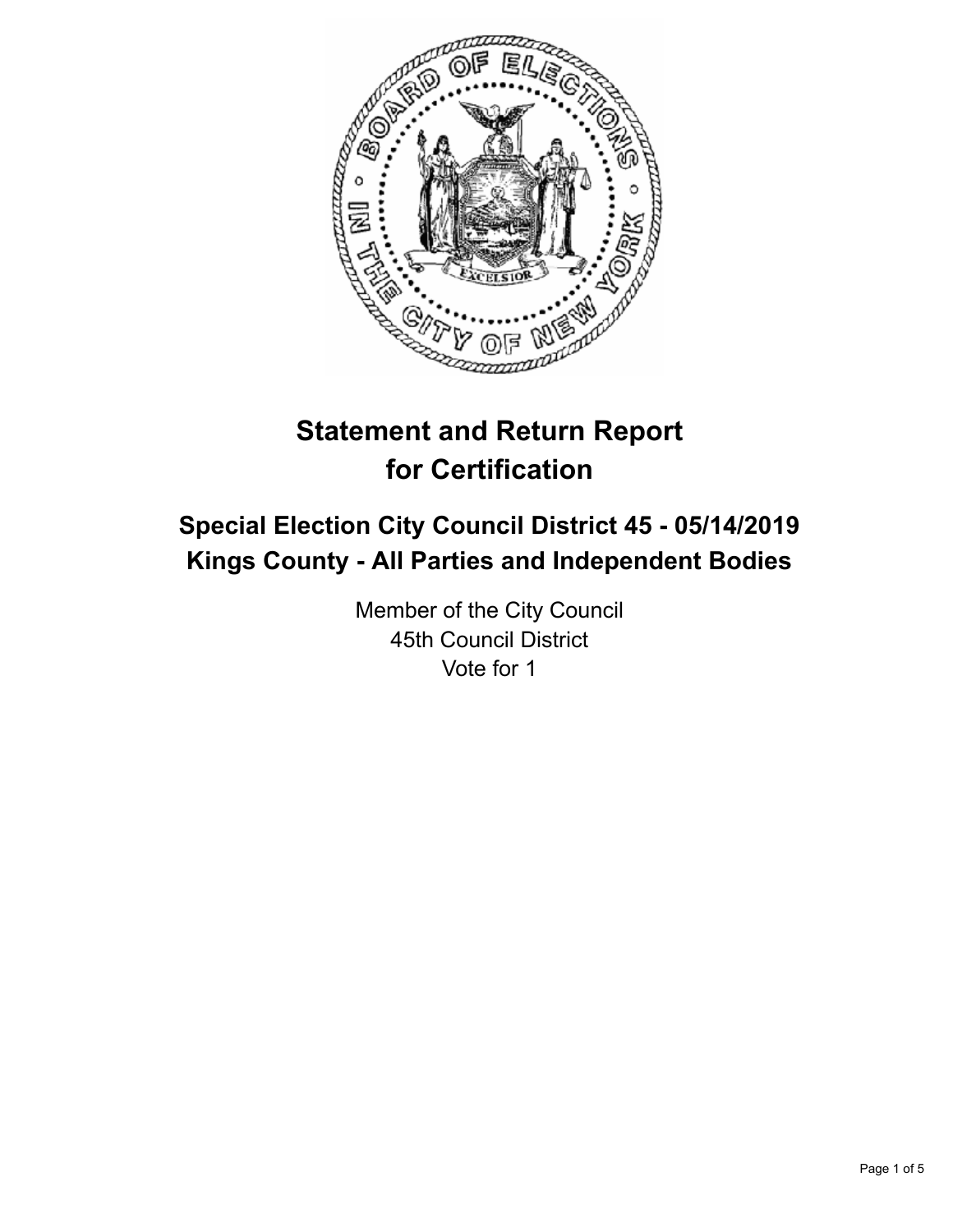

## **Assembly District 41**

| <b>PUBLIC COUNTER</b>                                    | 2,185 |
|----------------------------------------------------------|-------|
| <b>ABSENTEE / MILITARY</b>                               | 153   |
| <b>AFFIDAVIT</b>                                         | 9     |
| <b>Total Ballots</b>                                     | 2,347 |
| Less - Inapplicable Federal/Special Presidential Ballots | 0     |
| <b>Total Applicable Ballots</b>                          | 2,347 |
| FARAH N. LOUIS (A UNIFIED 45)                            | 1,113 |
| MONIQUE CHANDLER-WATERMAN (A VITAL VOICE)                | 528   |
| JOVIA A. RADIX (JUSTICE FOR ALL)                         | 232   |
| XAMAYLA ROSE (ROSE FOR PROGRESS)                         | 116   |
| L. RICKIE TULLOCH (PEOPLES MOVEMENT)                     | 119   |
| ADINA SASH (COMMUNITY FIRST)                             | 211   |
| ANTHONY ALEXIS (UNITE TO UPLIFT)                         | 11    |
| VICTOR JORDAN (LAST CHANCE)                              | 5     |
| ANTHONY BECKFORD (WRITE-IN)                              | 1     |
| JOAN V. BURKE (WRITE-IN)                                 | 1     |
| MARILYN B. ONEIL (WRITE-IN)                              | 1     |
| UNATTRIBUTABLE WRITE-IN (WRITE-IN)                       | 1     |
| VANCE MERRICK (WRITE-IN)                                 | 1     |
| <b>Total Votes</b>                                       | 2,340 |
| Unrecorded                                               | 7     |

#### **Assembly District 42**

| <b>PUBLIC COUNTER</b>                                    | 3,572          |
|----------------------------------------------------------|----------------|
| ABSENTEE / MILITARY                                      | 153            |
| <b>AFFIDAVIT</b>                                         | 24             |
| <b>Total Ballots</b>                                     | 3,749          |
| Less - Inapplicable Federal/Special Presidential Ballots | 0              |
| <b>Total Applicable Ballots</b>                          | 3,749          |
| FARAH N. LOUIS (A UNIFIED 45)                            | 1,801          |
| MONIQUE CHANDLER-WATERMAN (A VITAL VOICE)                | 924            |
| JOVIA A. RADIX (JUSTICE FOR ALL)                         | 201            |
| XAMAYLA ROSE (ROSE FOR PROGRESS)                         | 163            |
| L. RICKIE TULLOCH (PEOPLES MOVEMENT)                     | 274            |
| ADINA SASH (COMMUNITY FIRST)                             | 290            |
| ANTHONY ALEXIS (UNITE TO UPLIFT)                         | 63             |
| VICTOR JORDAN (LAST CHANCE)                              | 19             |
| ANTHONY BECKFORD (WRITE-IN)                              | $\overline{c}$ |
| HERCULES REID (WRITE-IN)                                 | 1              |
| JASMINE ROGERS (WRITE-IN)                                | 1              |
| MURALITES ELI MILLES (WRITE-IN)                          | 1              |
| SEBASTIAN GORKA (WRITE-IN)                               | 1              |
| UNATTRIBUTABLE WRITE-IN (WRITE-IN)                       | 1              |
| WESLEY LAPOMMERY (WRITE-IN)                              | 1              |
| <b>Total Votes</b>                                       | 3,743          |
| Unrecorded                                               | 6              |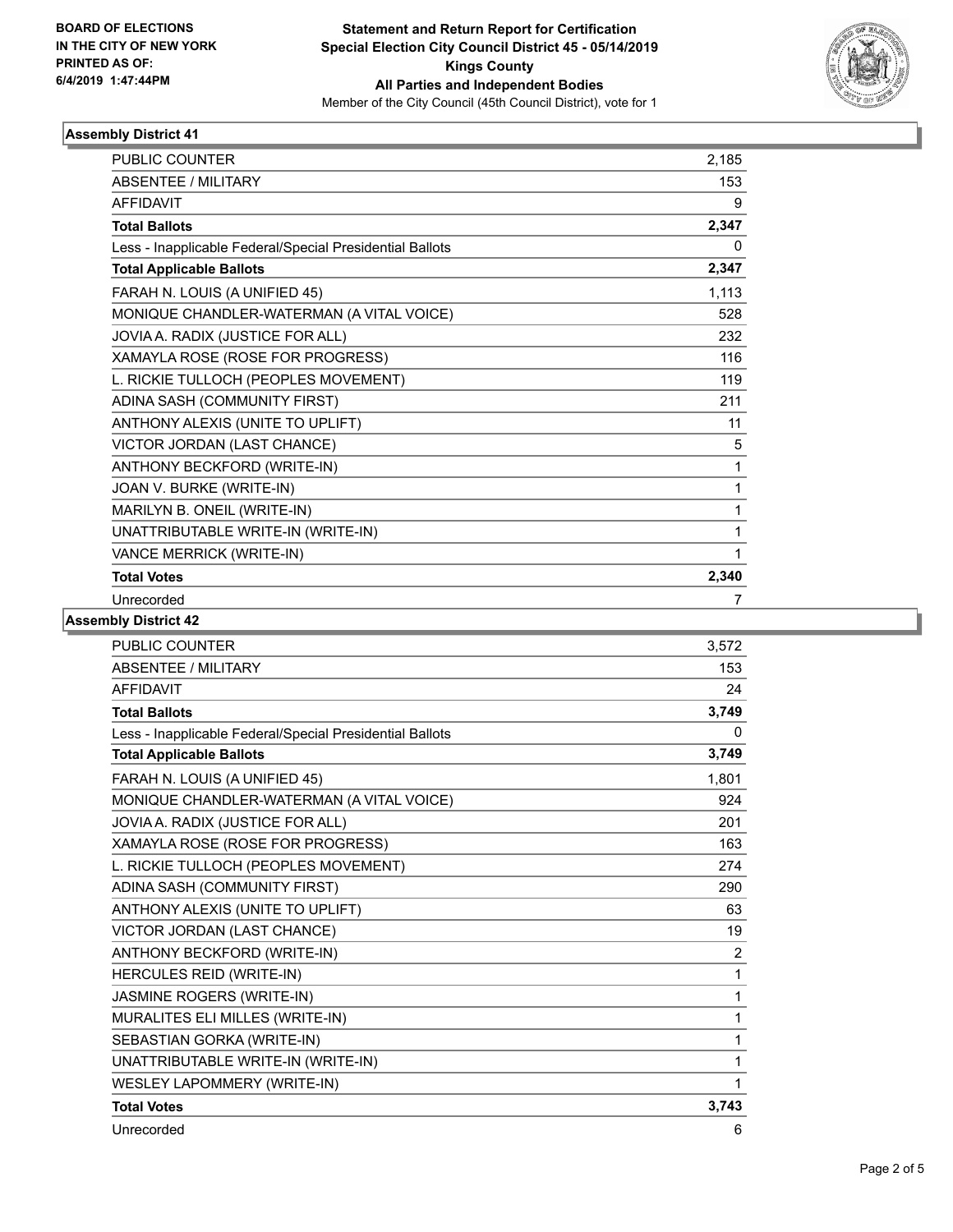

## **Assembly District 44**

| PUBLIC COUNTER                                           | 345            |
|----------------------------------------------------------|----------------|
| <b>ABSENTEE / MILITARY</b>                               | 19             |
| AFFIDAVIT                                                | 0              |
| <b>Total Ballots</b>                                     | 364            |
| Less - Inapplicable Federal/Special Presidential Ballots | 0              |
| <b>Total Applicable Ballots</b>                          | 364            |
| FARAH N. LOUIS (A UNIFIED 45)                            | 166            |
| MONIQUE CHANDLER-WATERMAN (A VITAL VOICE)                | 79             |
| JOVIA A. RADIX (JUSTICE FOR ALL)                         | 32             |
| XAMAYLA ROSE (ROSE FOR PROGRESS)                         | 15             |
| L. RICKIE TULLOCH (PEOPLES MOVEMENT)                     | 3              |
| ADINA SASH (COMMUNITY FIRST)                             | 66             |
| ANTHONY ALEXIS (UNITE TO UPLIFT)                         | $\overline{2}$ |
| VICTOR JORDAN (LAST CHANCE)                              | 1              |
| <b>Total Votes</b>                                       | 364            |

#### **Assembly District 48**

| PUBLIC COUNTER                                           | 188 |
|----------------------------------------------------------|-----|
| <b>ABSENTEE / MILITARY</b>                               | 42  |
| AFFIDAVIT                                                |     |
| <b>Total Ballots</b>                                     | 231 |
| Less - Inapplicable Federal/Special Presidential Ballots | 0   |
| <b>Total Applicable Ballots</b>                          | 231 |
| FARAH N. LOUIS (A UNIFIED 45)                            | 125 |
| MONIQUE CHANDLER-WATERMAN (A VITAL VOICE)                | 19  |
| JOVIA A. RADIX (JUSTICE FOR ALL)                         | 3   |
| XAMAYLA ROSE (ROSE FOR PROGRESS)                         | 3   |
| L. RICKIE TULLOCH (PEOPLES MOVEMENT)                     | 6   |
| ADINA SASH (COMMUNITY FIRST)                             | 70  |
| ANTHONY ALEXIS (UNITE TO UPLIFT)                         | 0   |
| VICTOR JORDAN (LAST CHANCE)                              | 4   |
| ARTHUR KATZ (WRITE-IN)                                   | 1   |
| <b>Total Votes</b>                                       | 231 |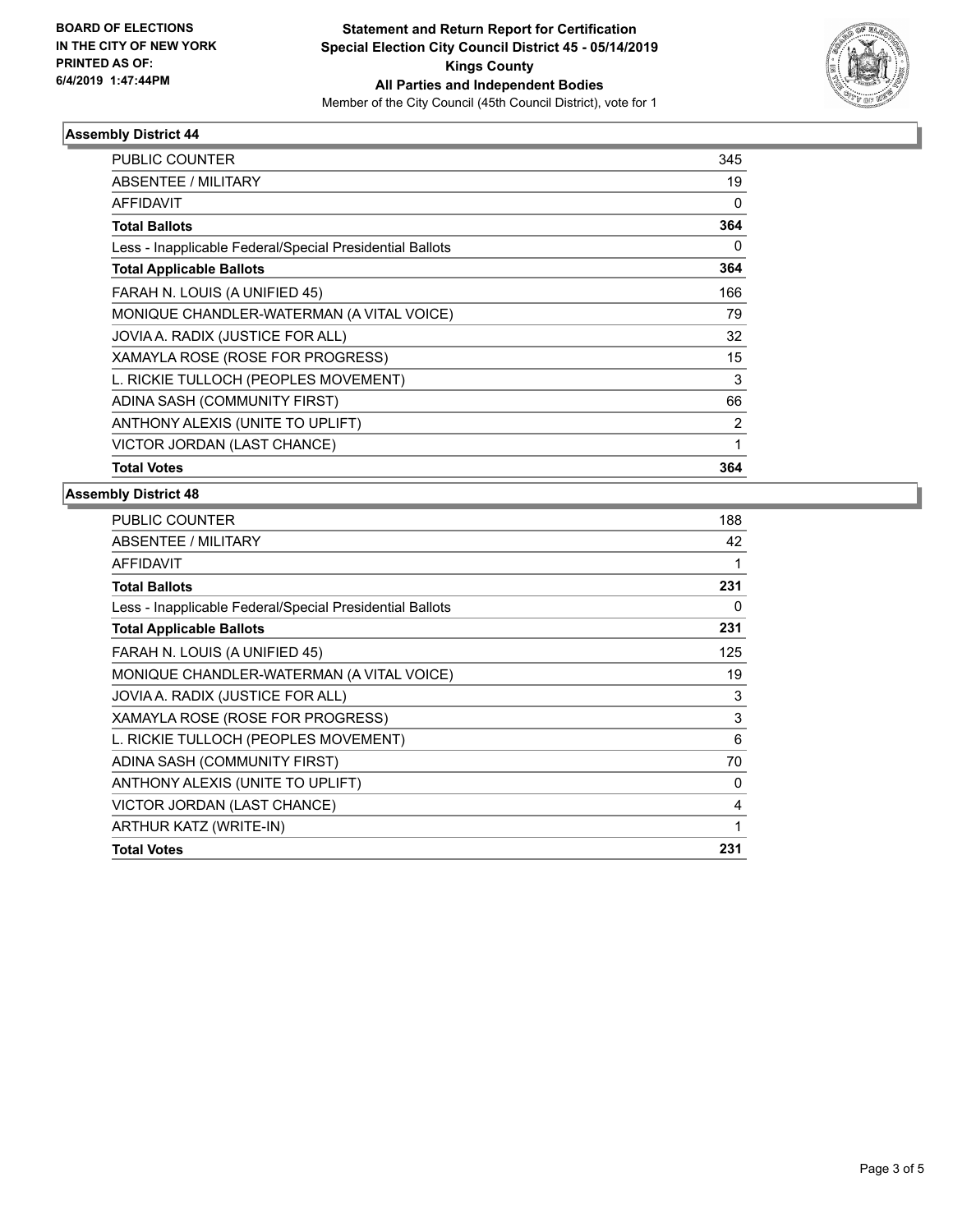

## **Assembly District 58**

| <b>PUBLIC COUNTER</b>                                    | 2,791 |
|----------------------------------------------------------|-------|
| ABSENTEE / MILITARY                                      | 87    |
| <b>AFFIDAVIT</b>                                         | 8     |
| <b>Total Ballots</b>                                     | 2,886 |
| Less - Inapplicable Federal/Special Presidential Ballots | 0     |
| <b>Total Applicable Ballots</b>                          | 2,886 |
| FARAH N. LOUIS (A UNIFIED 45)                            | 677   |
| MONIQUE CHANDLER-WATERMAN (A VITAL VOICE)                | 1,234 |
| JOVIA A. RADIX (JUSTICE FOR ALL)                         | 384   |
| XAMAYLA ROSE (ROSE FOR PROGRESS)                         | 239   |
| L. RICKIE TULLOCH (PEOPLES MOVEMENT)                     | 226   |
| ADINA SASH (COMMUNITY FIRST)                             | 57    |
| ANTHONY ALEXIS (UNITE TO UPLIFT)                         | 42    |
| VICTOR JORDAN (LAST CHANCE)                              | 17    |
| CORY PROVEIT (WRITE-IN)                                  | 1     |
| SHERLAND DANIELS (WRITE-IN)                              | 1     |
| <b>Total Votes</b>                                       | 2,878 |
| Unrecorded                                               | 8     |

## **Assembly District 59**

| <b>PUBLIC COUNTER</b>                                    | 168            |
|----------------------------------------------------------|----------------|
| ABSENTEE / MILITARY                                      | 5              |
| <b>AFFIDAVIT</b>                                         | 0              |
| <b>Total Ballots</b>                                     | 173            |
| Less - Inapplicable Federal/Special Presidential Ballots | 0              |
| <b>Total Applicable Ballots</b>                          | 173            |
| FARAH N. LOUIS (A UNIFIED 45)                            | 67             |
| MONIQUE CHANDLER-WATERMAN (A VITAL VOICE)                | 64             |
| JOVIA A. RADIX (JUSTICE FOR ALL)                         | 19             |
| XAMAYLA ROSE (ROSE FOR PROGRESS)                         | 9              |
| L. RICKIE TULLOCH (PEOPLES MOVEMENT)                     | 10             |
| ADINA SASH (COMMUNITY FIRST)                             | $\overline{2}$ |
| ANTHONY ALEXIS (UNITE TO UPLIFT)                         | 1              |
| VICTOR JORDAN (LAST CHANCE)                              | 0              |
| <b>Total Votes</b>                                       | 172            |
| Unrecorded                                               |                |